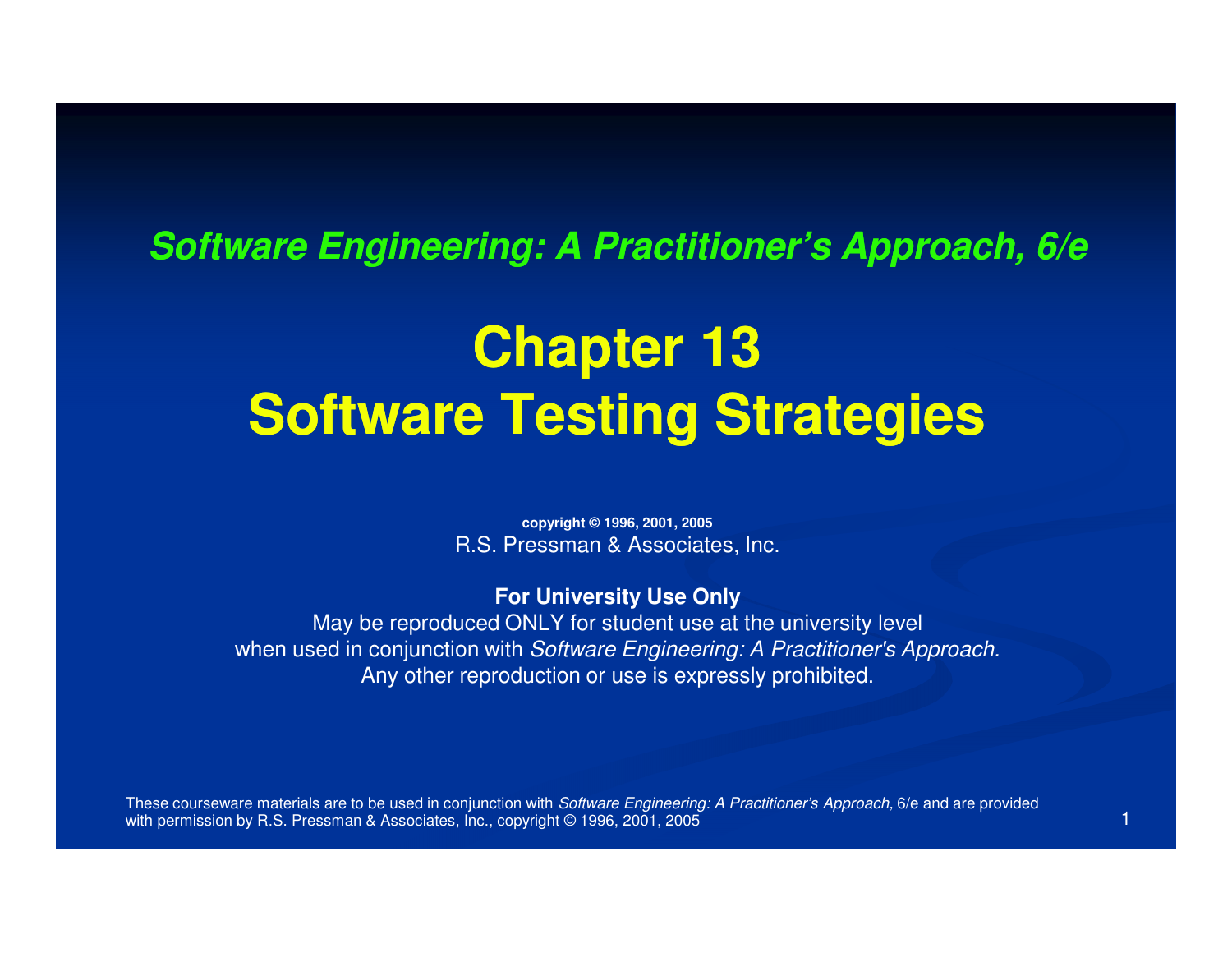### **Software Testing**

**Testing is the process of exercising a program with the specific intent of findingerrors prior to delivery to the end user.**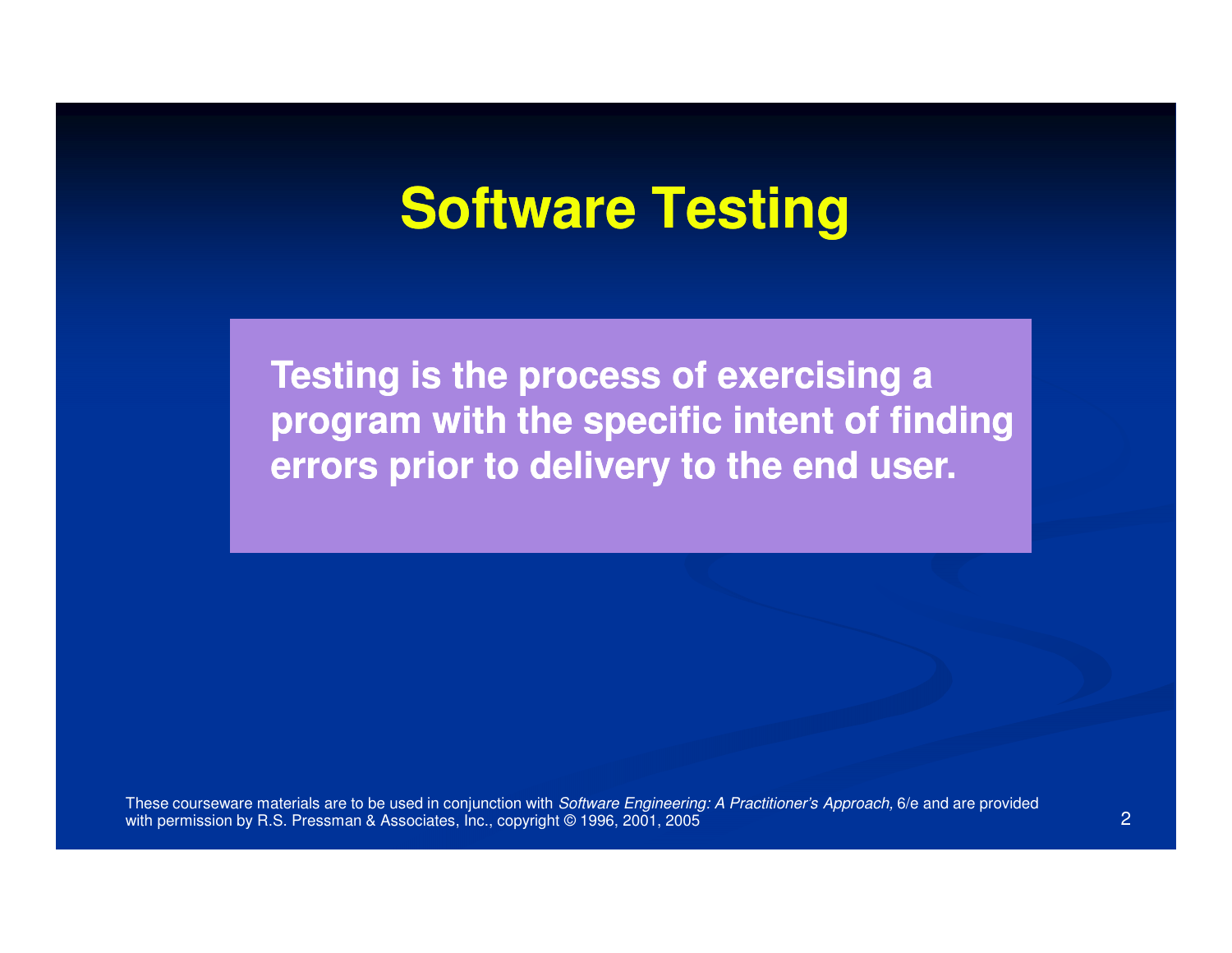### **What Testing Shows**

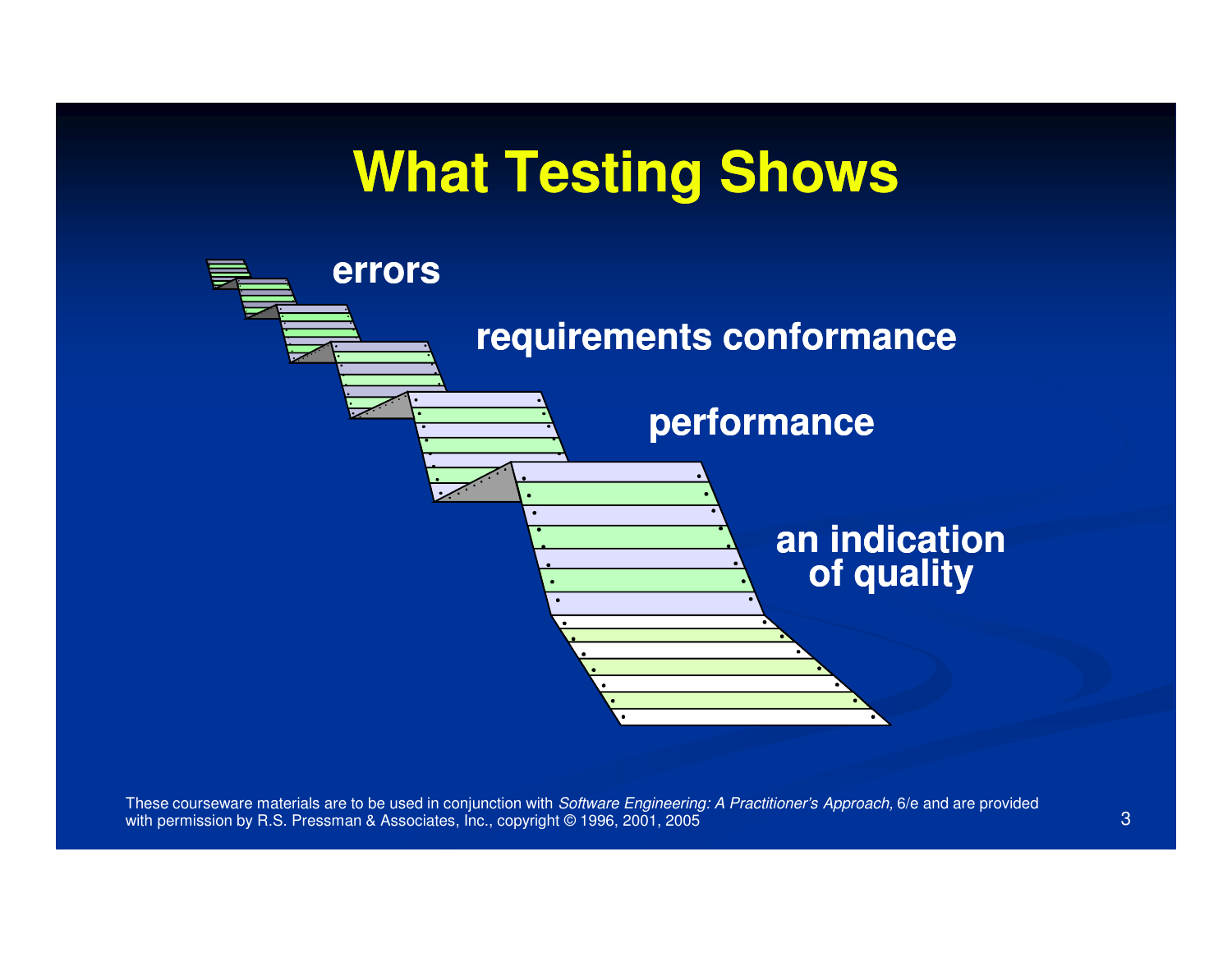### **Who Tests the Software?**



**developer**

**Understands the system but, will test "gently"and, is driven by "delivery"**



### **independent tester**

**Must learn about the system,but, will attempt to break itand, is driven by quality**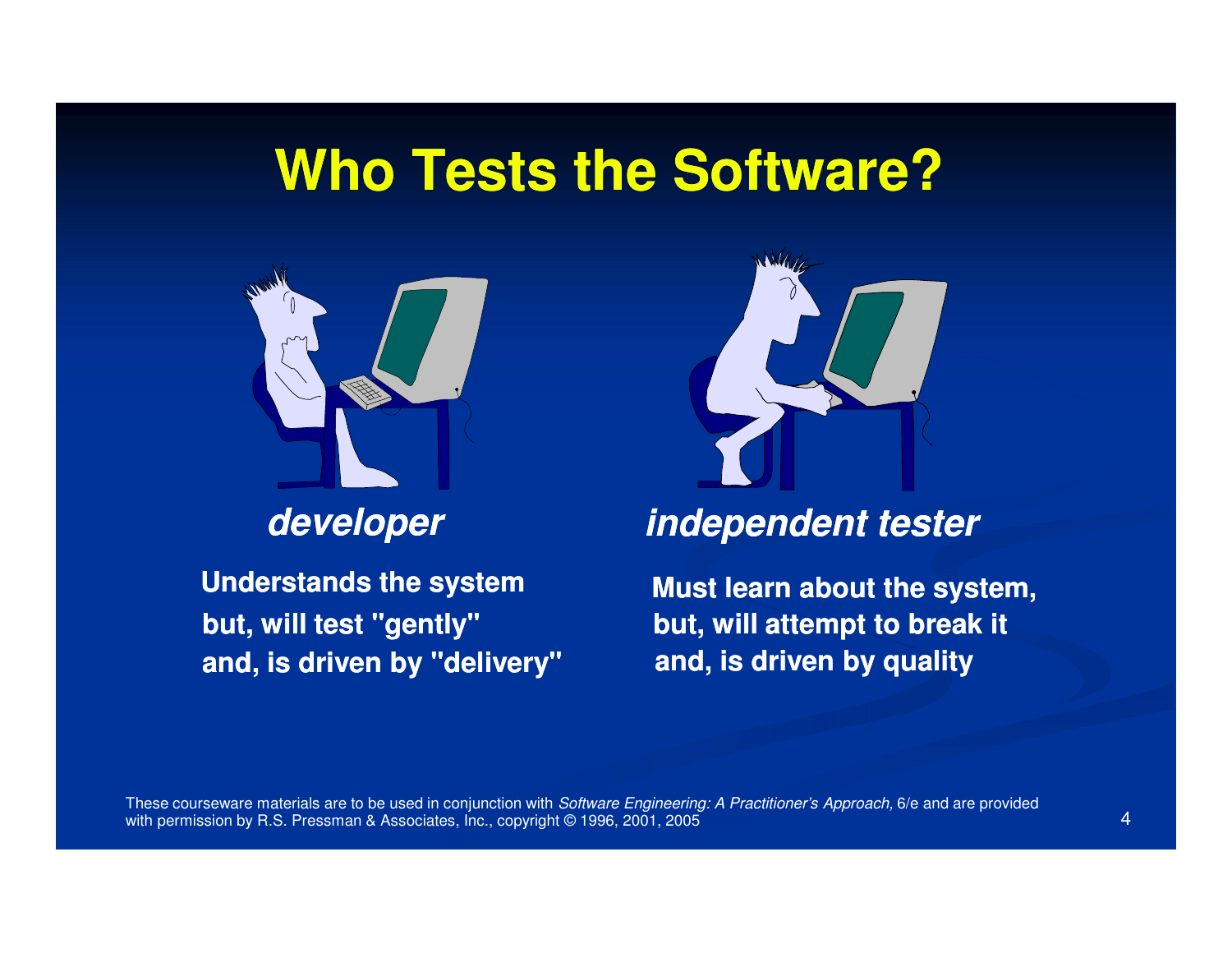## **Testing Strategy**

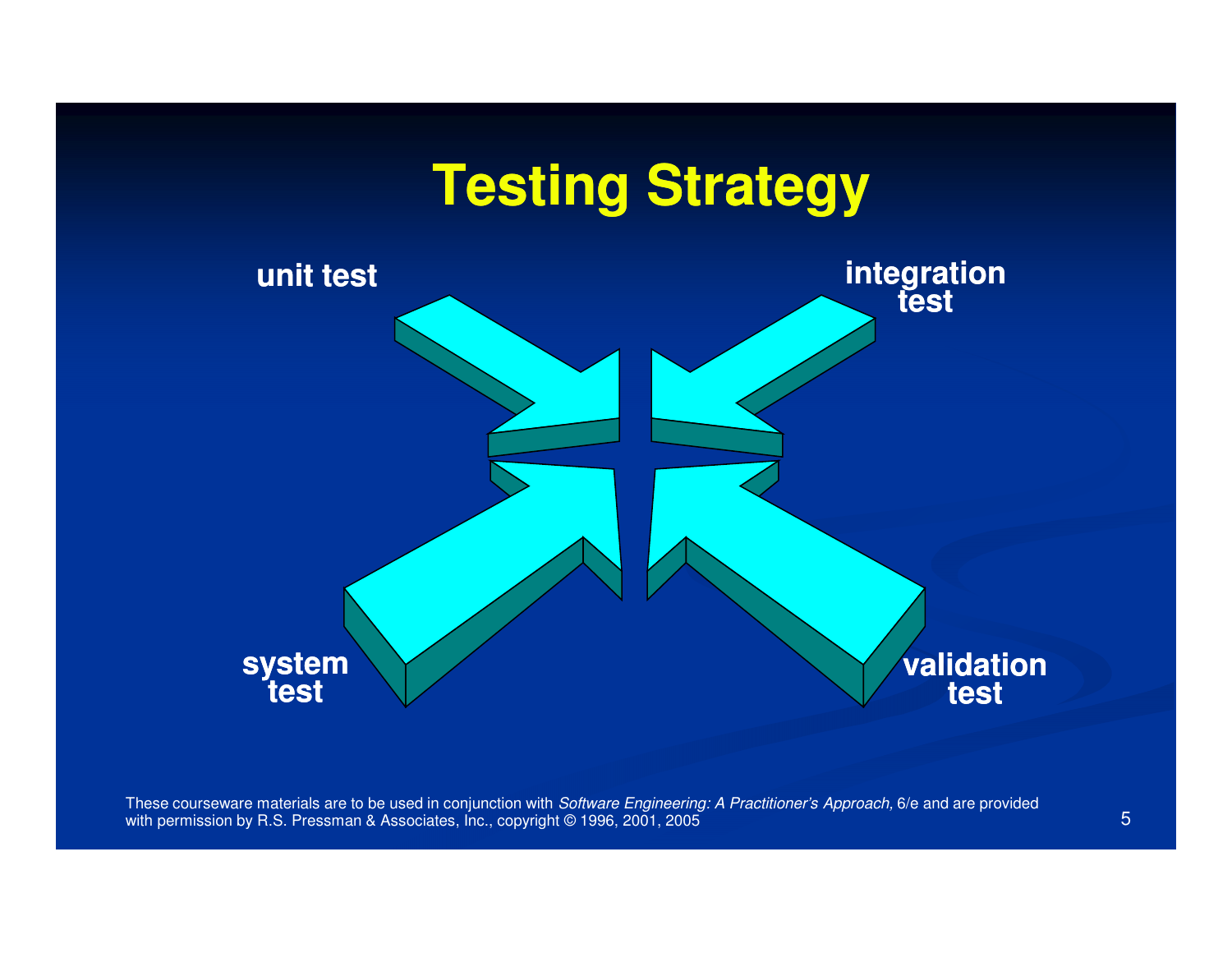### **Testing Strategy**

**Ne begin by 'testing-in-the-small' and move toward** 'testing-in-the-large'

■ For conventional software:

- п The module (component) is our initial focus
- Integration of modules follows

### ■ For OO software:

**DECOUS WHEN "testing in the small" changes from an** individual module (the conventional view) to an OO class that encompasses attributes and operations and implies communication and collaboration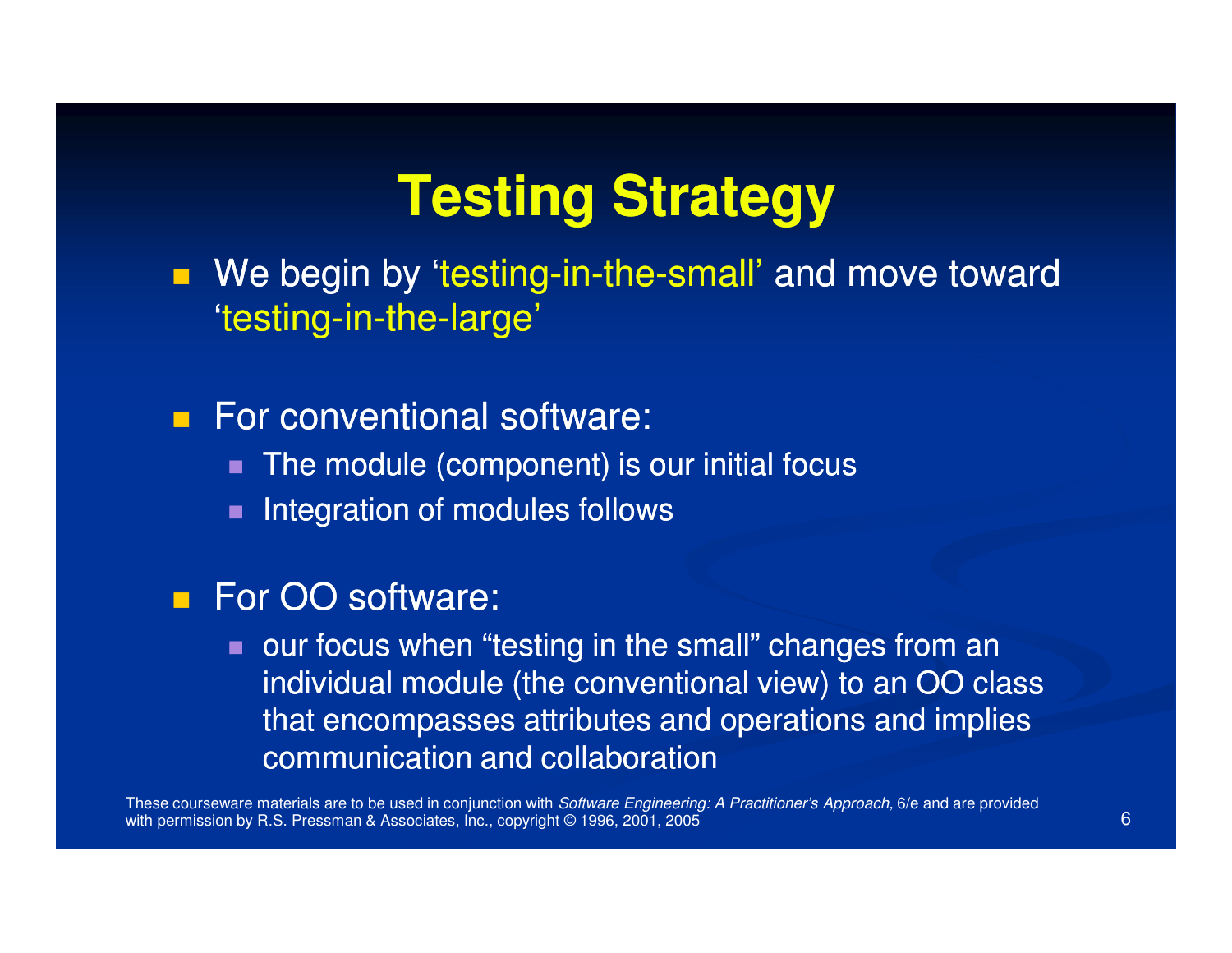### **Strategic Issues**

- $\blacksquare$ State testing objectives explicitly.
- $\blacksquare$  Understand the users of the software and develop a profile for each user category.
- п Develop a testing plan that emphasizes "rapid cycle testing."
- $\blacksquare$ Build "robust" software that is designed to test itself.
- $\Box$ Use effective formal technical reviews as a filter prior to testing.
- m. Conduct formal technical reviews to assess the test strategy and test cases themselves.
- $\blacksquare$  Develop a continuous improvement approach for the testing process.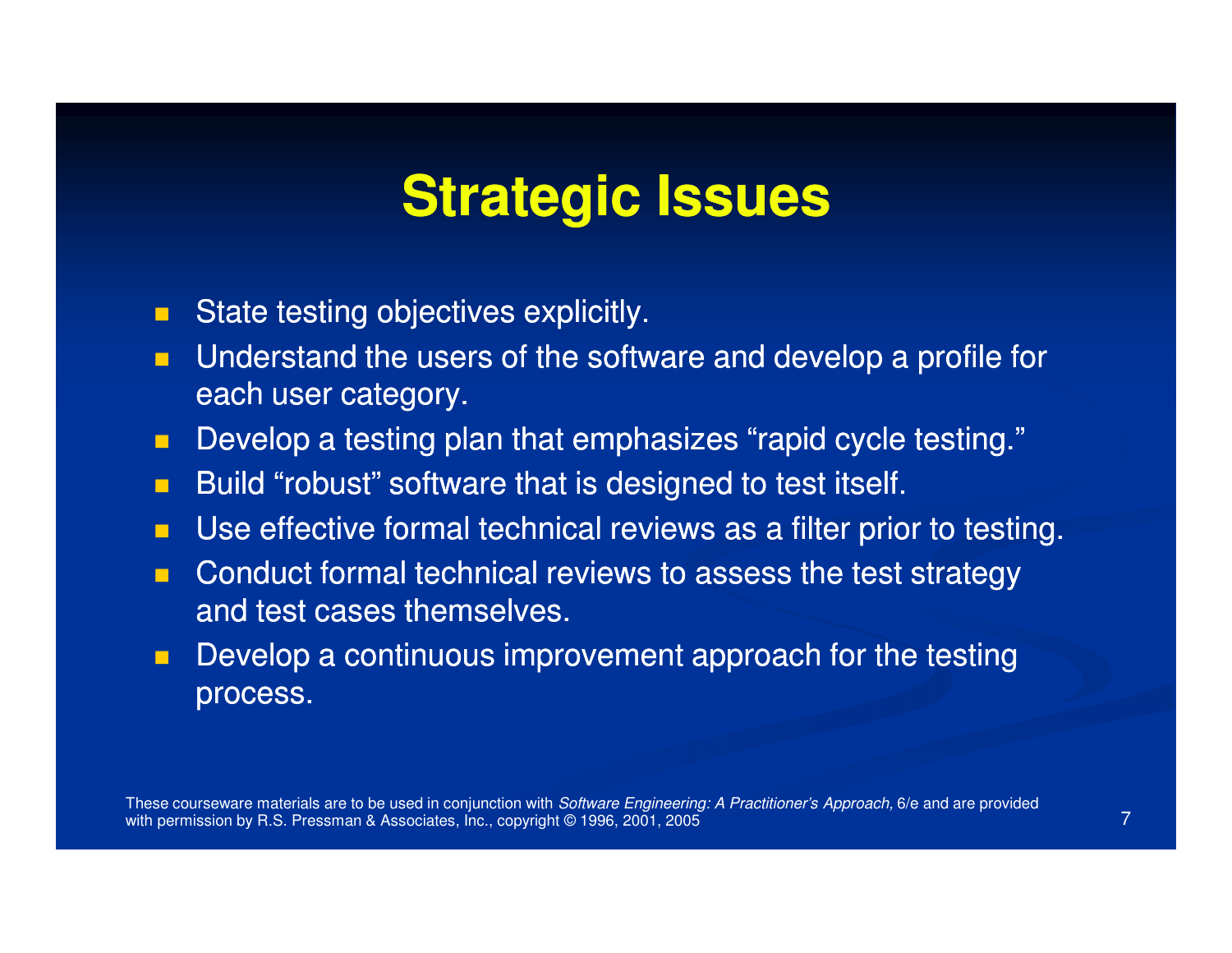## **Unit Testing**



These courseware materials are to be used in conjunction with *Software Engineering: A Practitioner's Approach,* 6/e and are provided with permission by R.S. Pressman & Associates, Inc., copyright © 1996, 2001, 2005 5 and 2014 and 2014 and 2014 and 2014 and 2014 and 2014 and 2014 and 2014 and 2014 and 2014 and 2014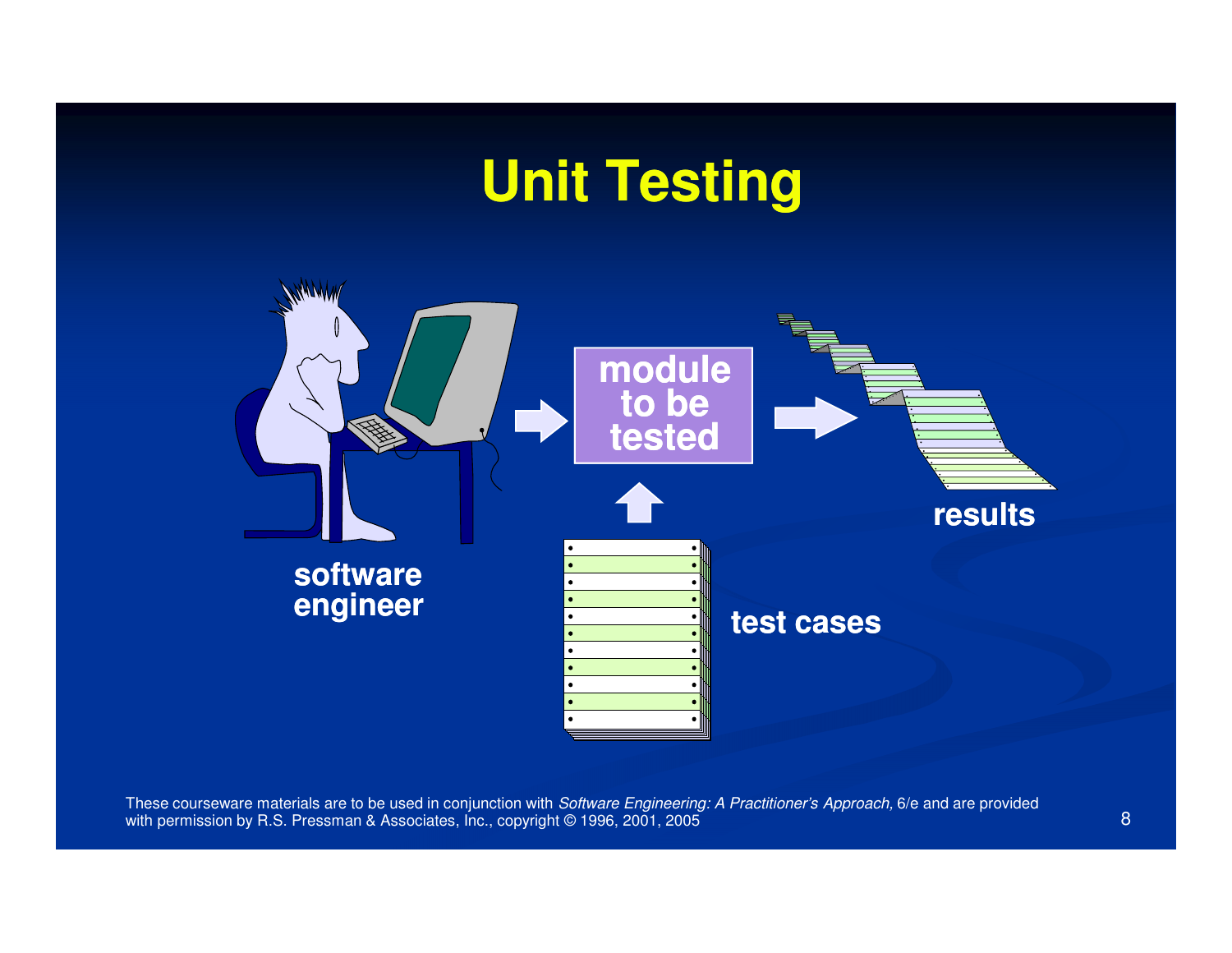### **Unit Testing**



**interface local data structures boundary conditionsindependent pathserror handling paths**

These courseware materials are to be used in conjunction with *Software Engineering: A Practitioner's Approach,* 6/e and are provided with permission by R.S. Pressman & Associates, Inc., copyright © 1996, 2001, 20055 (1994) - Paul Barbara (1995) - Paul Barbara (1995) - Paul Barbara (1996) - Paul Barbara (1996) - Paul Barbar<br>1990 - Paul Barbara (1996) - Paul Barbara (1996) - Paul Barbara (1996) - Paul Barbara (1996) - Paul Barbara (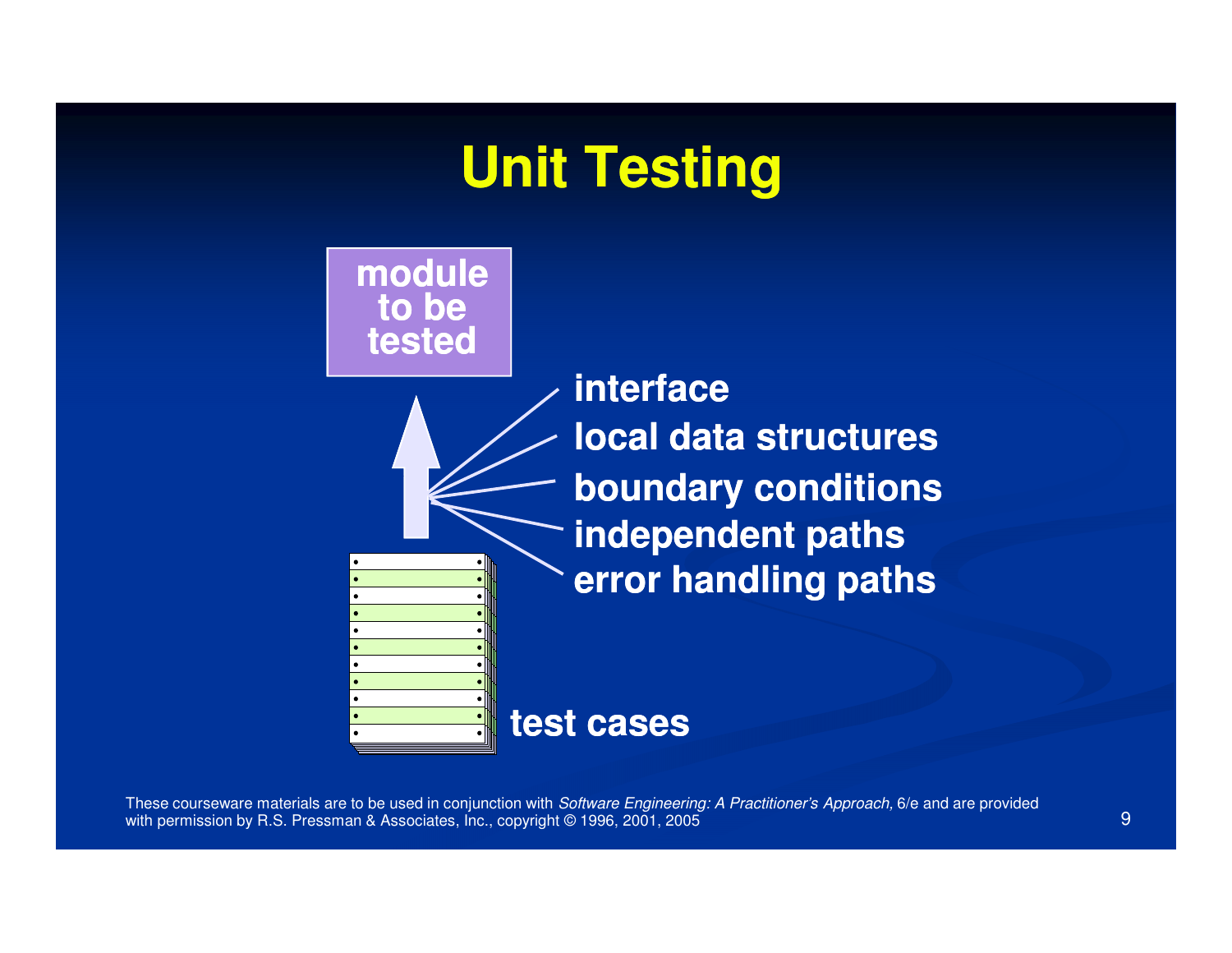### **Unit Test Environment**

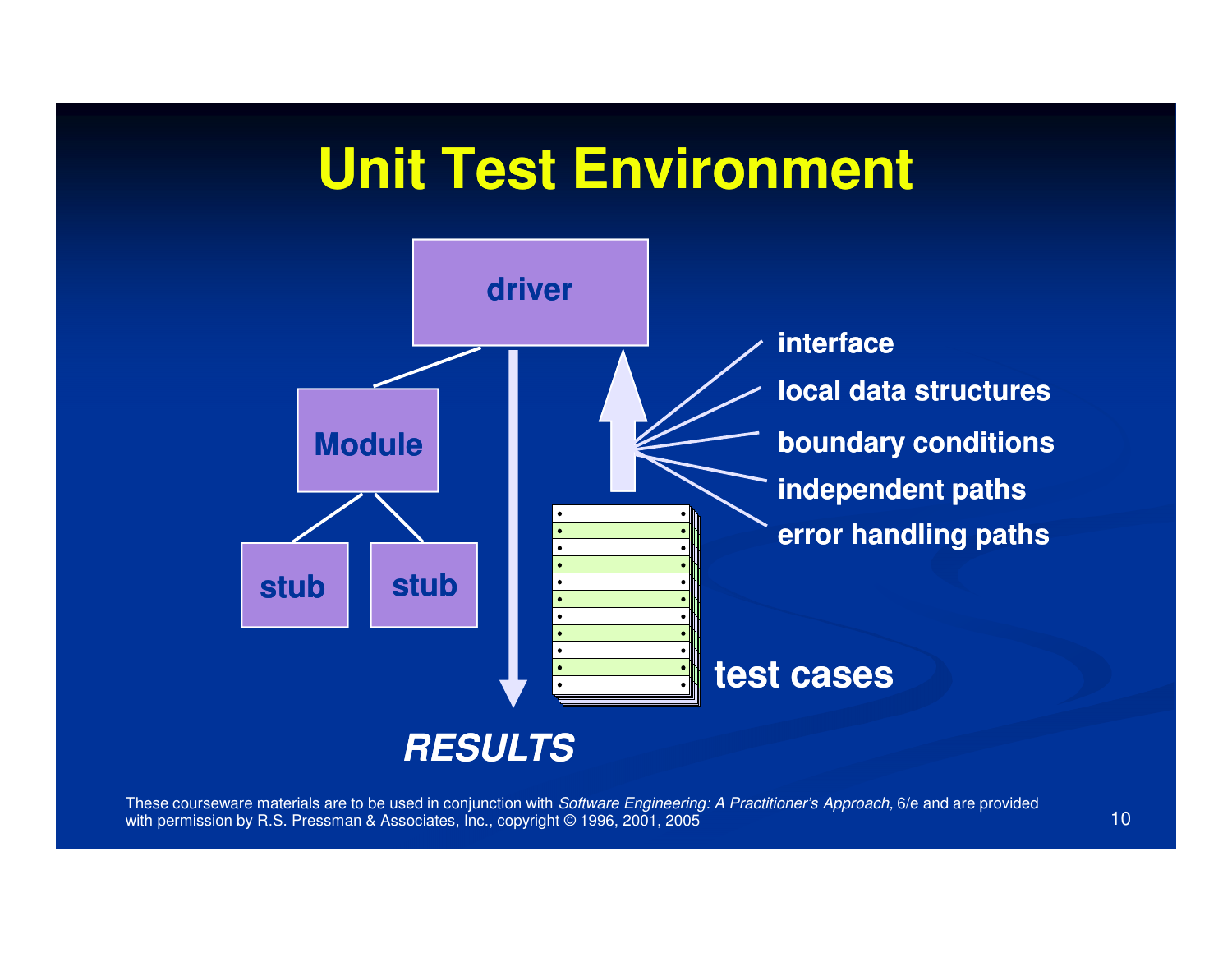## **Integration Testing StrategiesOptions:**

- **• the "big bang" approach**
- **an incremental construction strategy•**

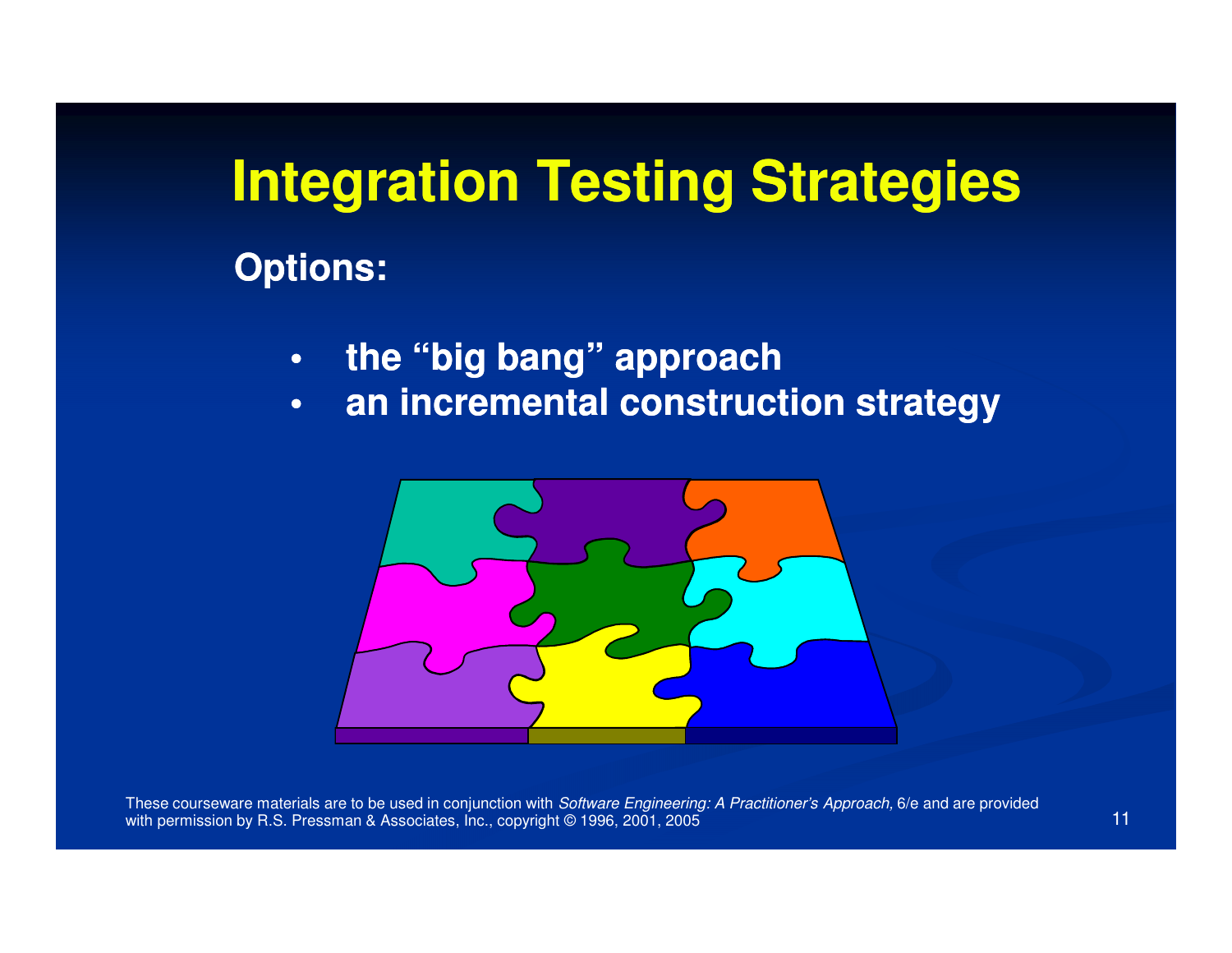### **Top Down Integration**

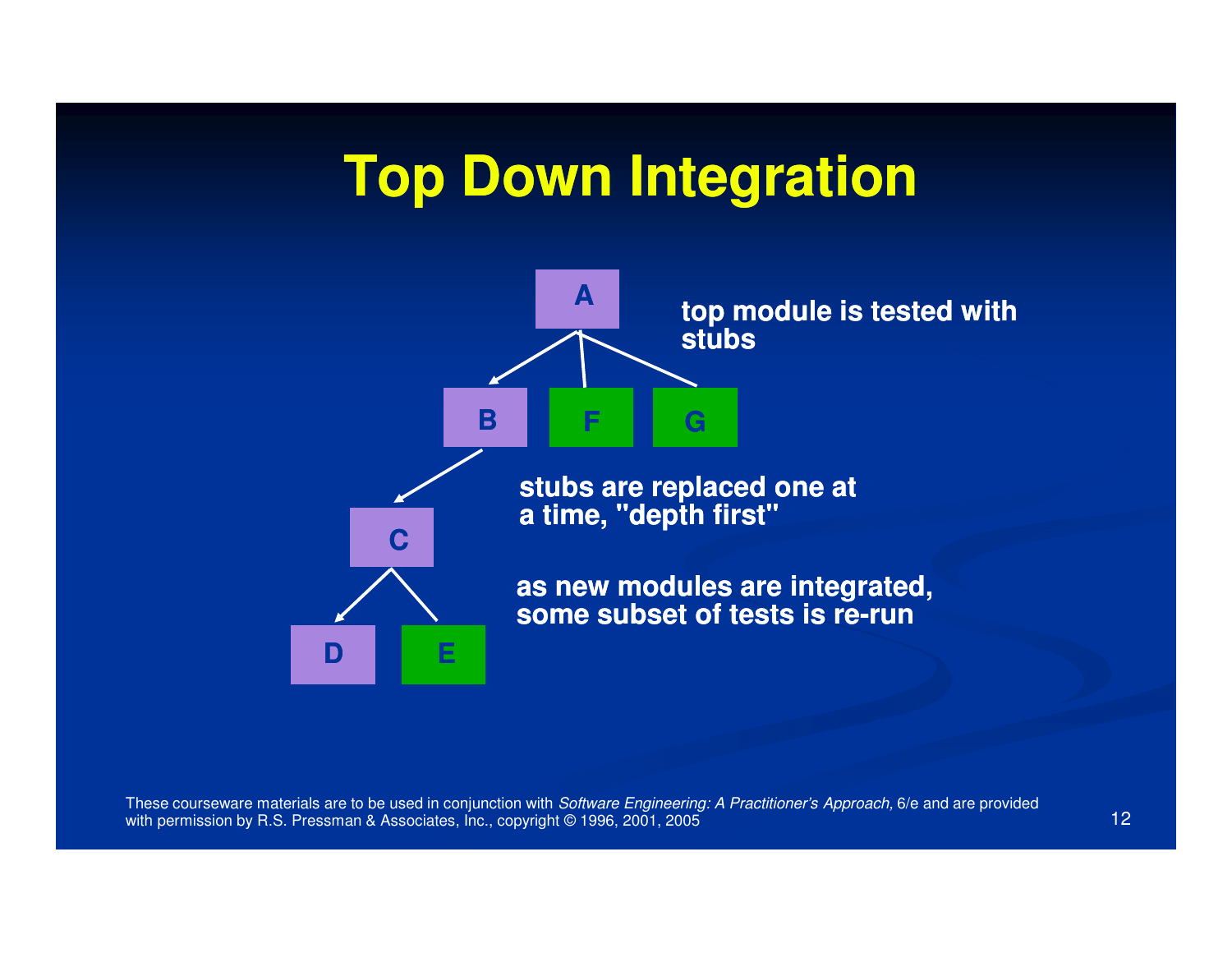# **Bottom-Up Integration**

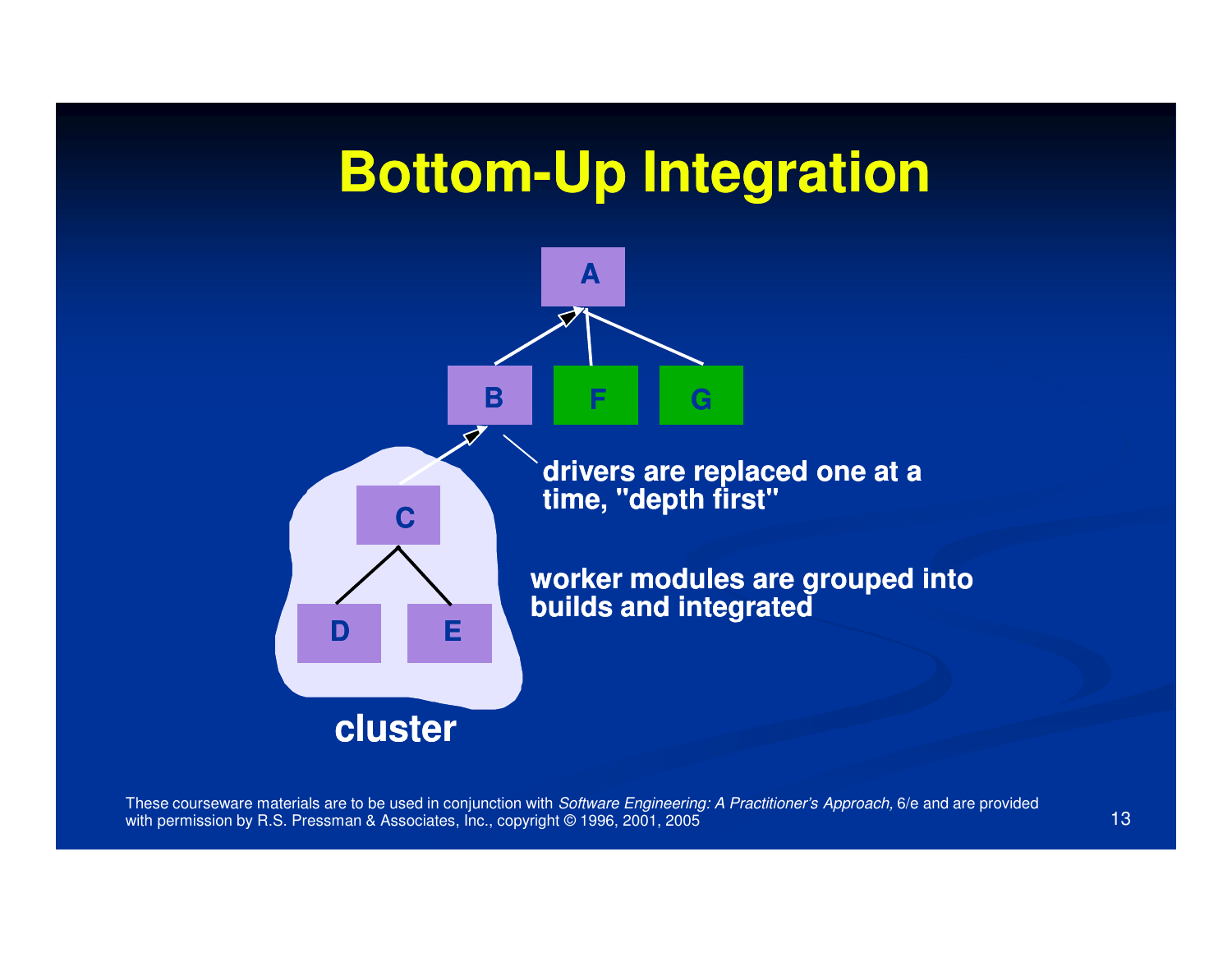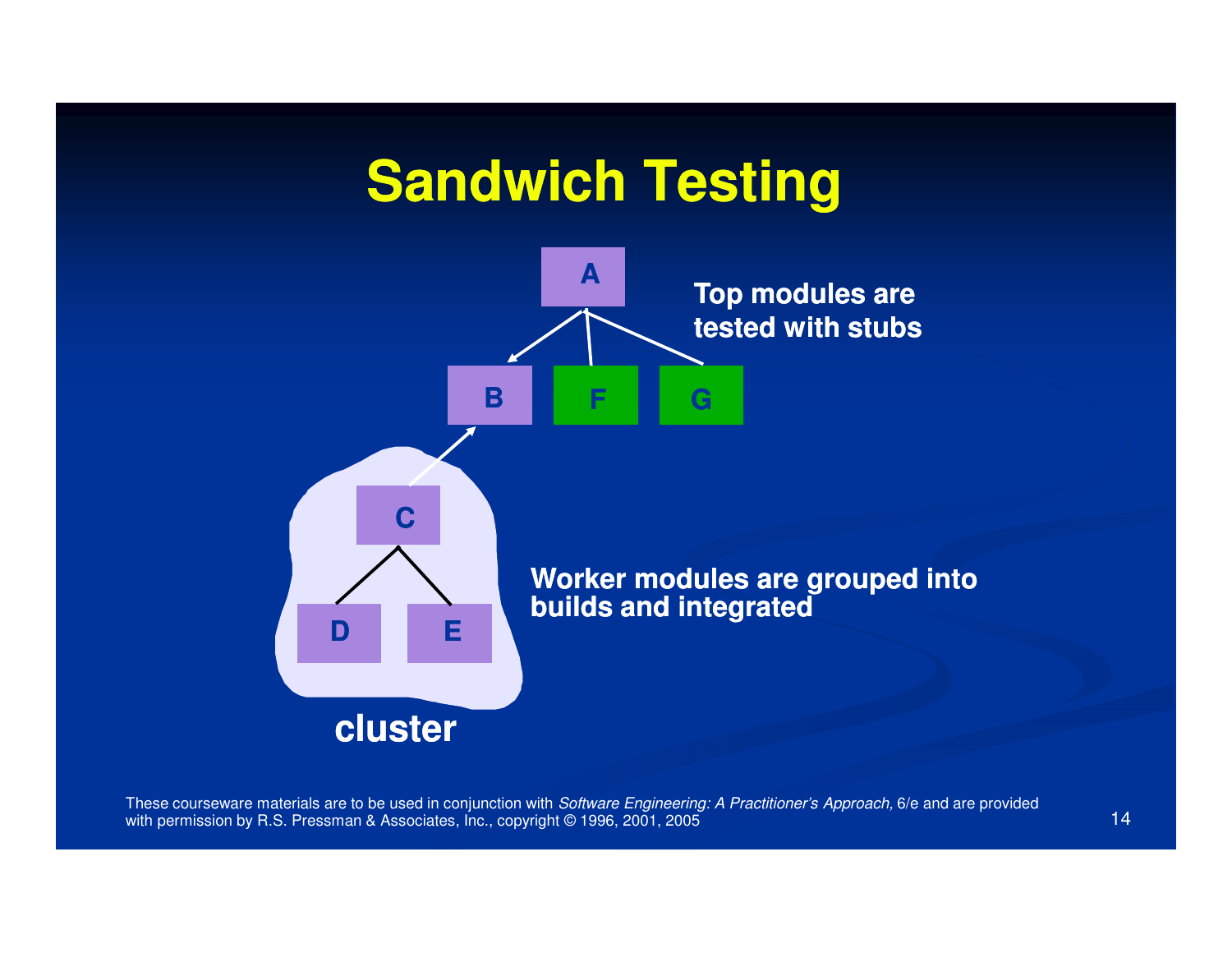# **Object-Oriented Testing Oriented**

 $\blacksquare$  Begins by evaluating the correctness and consistency of the OOA and OOD models

#### $\blacksquare$ Testing strategy changes

- the concept of the 'unit' broadens due to encapsulation
- **nd integration focuses on classes and their execution across a** 'thread' or in the context of a usage scenario
- **validation uses conventional black box methods**

### ■ Test case design draws on conventional methods, but also encompasses special features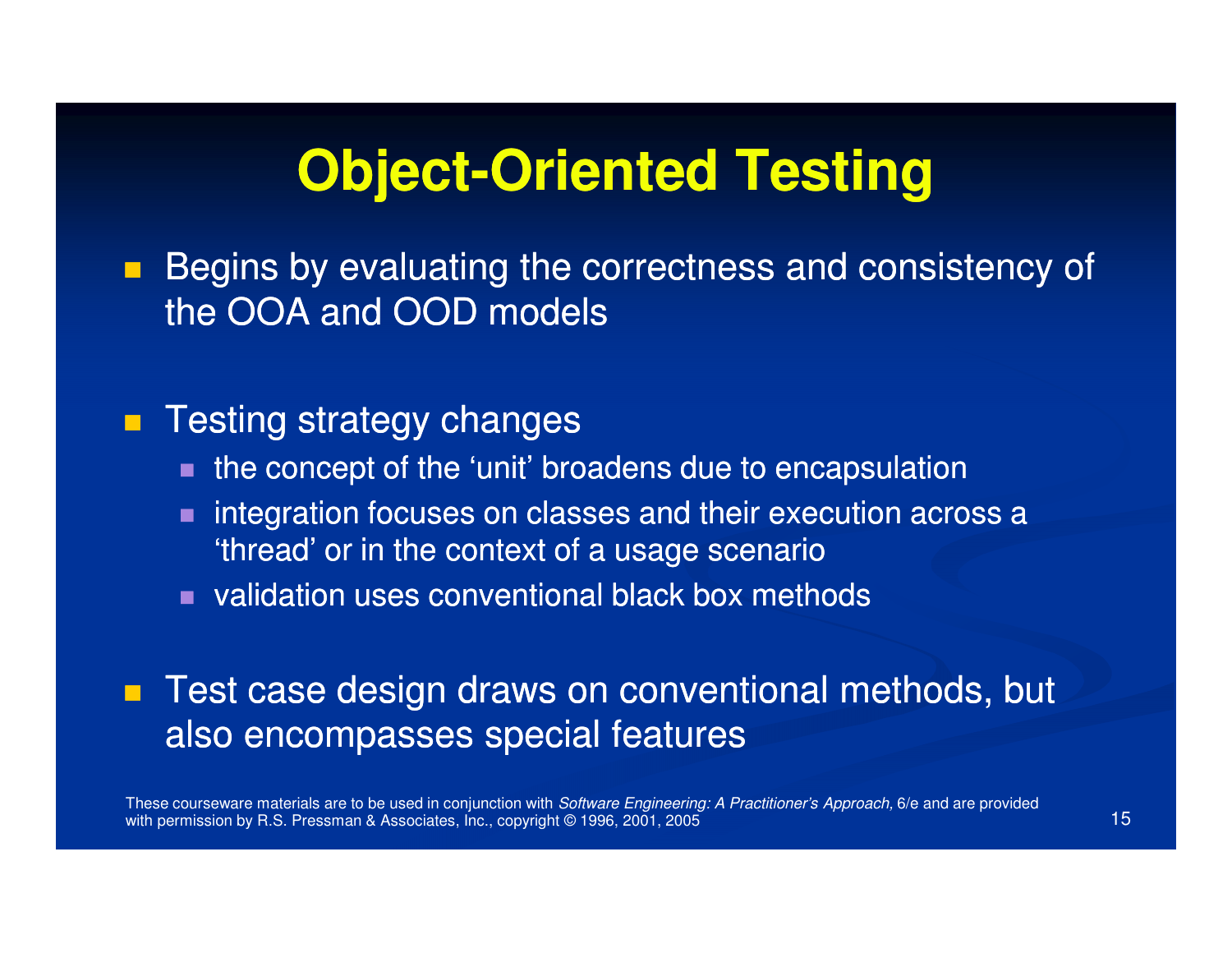### **Broadening the View of "Testing"**

It can be argued that the review of OO analysis and design models is especially useful because the same semantic constructs (e.g., classes, attributes, operations, messages) appear at the analysis, design, and code level. Therefore, a problem in the definition of class attributes that is uncovered during analysis will circumvent side effects that might occur if the problem were not discovered until design or code (or even the next iteration of analysis).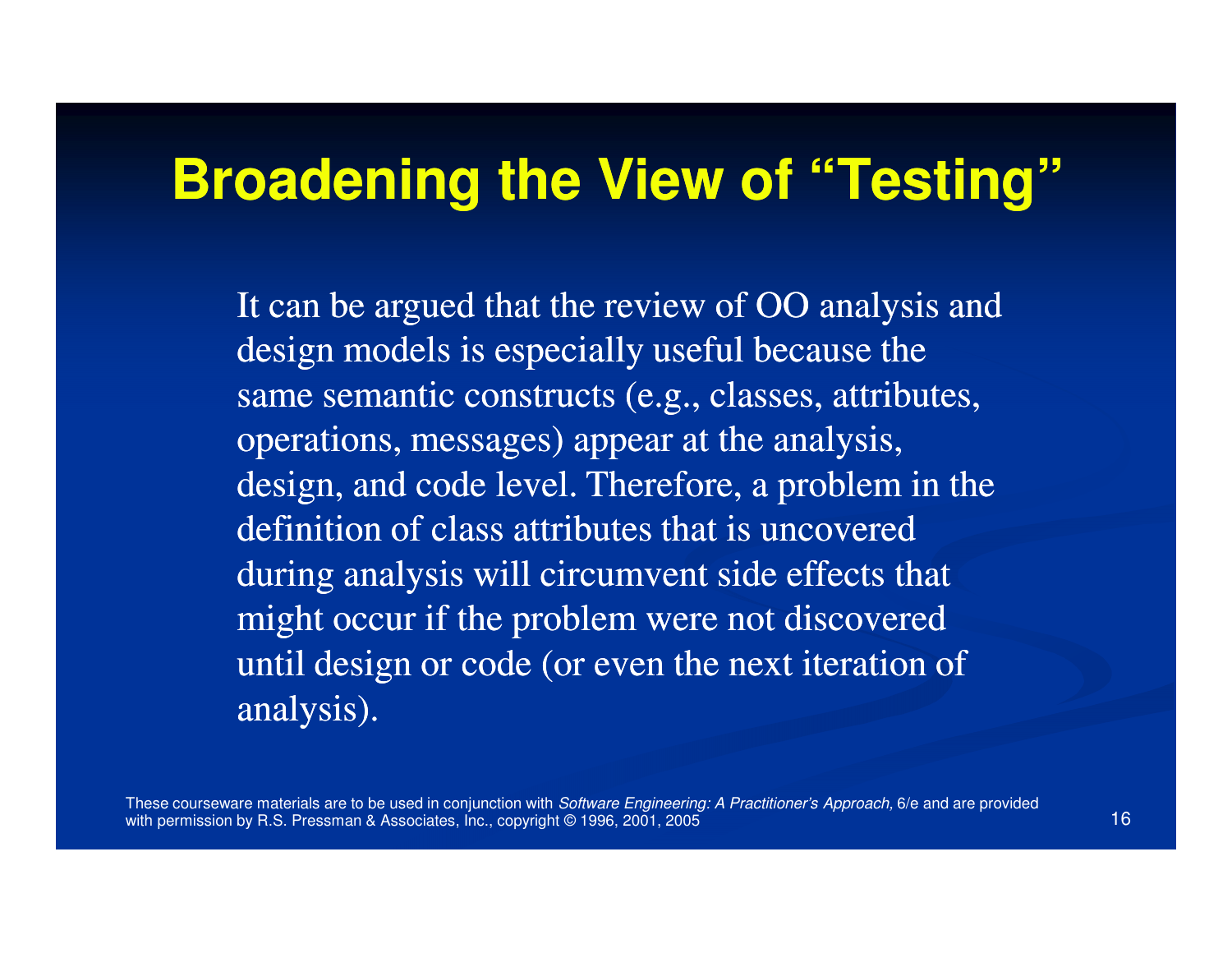### **Testing the CRC Model**

1. Revisit the CRC model and the object-relationship model.

2. Inspect the description of each CRC index card to determine if a delegated responsibility is part of the collaborator's definition.

3. Invert the connection to ensure that each collaborator that is asked for service is receiving requests from a reasonable source.

4. Using the inverted connections examined in step 3, determine whether other classes might be required or whether responsibilities are properly grouped among the classes.

5. Determine whether widely requested responsibilities might be combined into a single responsibility.

6. Steps 1 to 5 are applied iteratively to each class and through each evolution of the OOA model.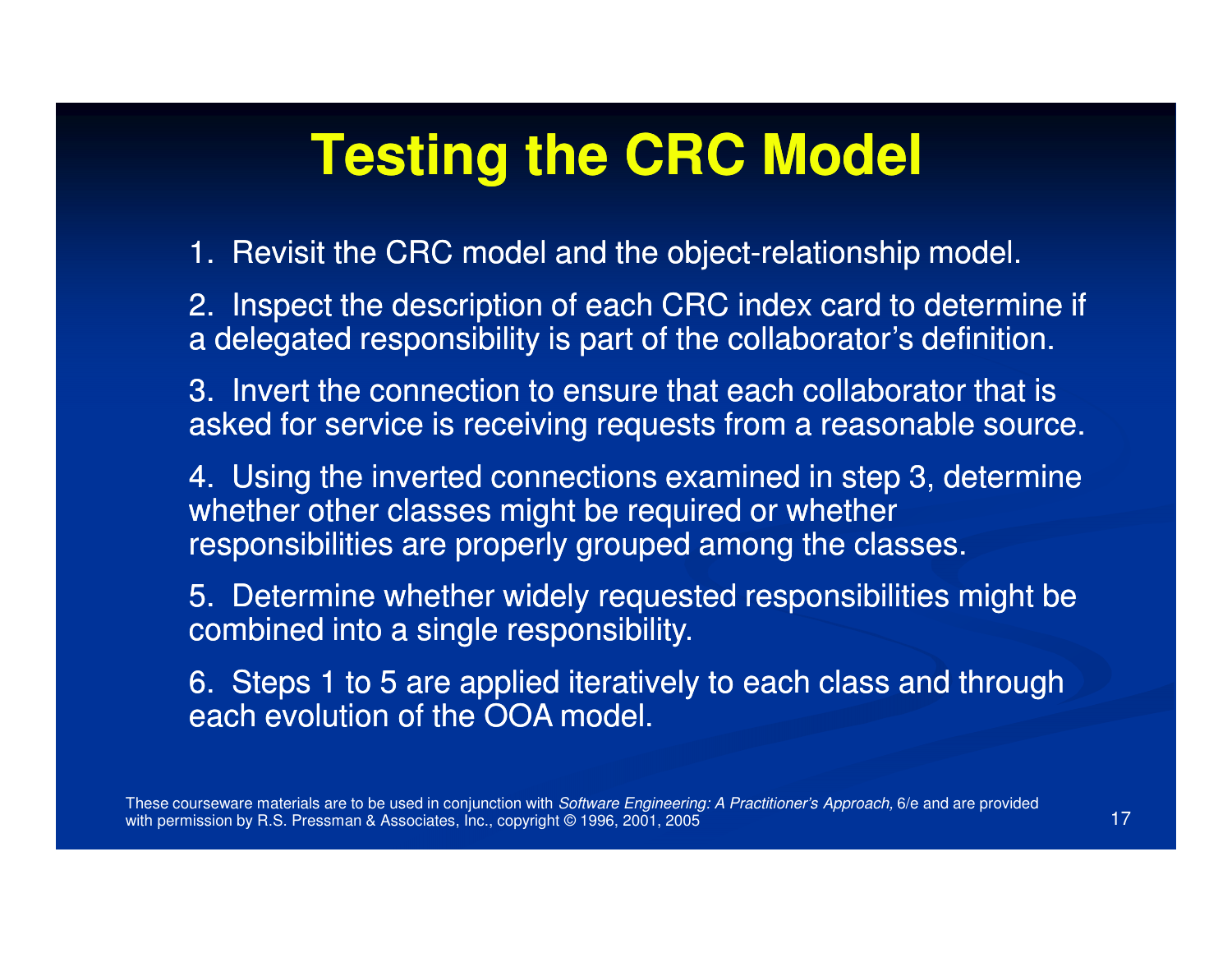## **OOT Strategy**

 $\blacksquare$ Class testing is the equivalent of unit testing:

- **operations within the class are tested**
- $\blacksquare$  the state behavior of the class is examined

 $\blacksquare$ Integration applies three different strategies:

- $\blacksquare$  thread-based testing—integrates the set of classes required to respond to one input or event
- $\blacksquare$  use-based testing—integrates the set of classes required to respond to one use case
- $\blacksquare$  cluster testing—integrates the set of classes required to demonstrate one collaboration

These courseware materials are to be used in conjunction with *Software Engineering: A Practitioner's Approach,* 6/e and are provided with permission by R.S. Pressman & Associates, Inc., copyright © 1996, 2001, 2005 $5$  (18)  $\frac{1}{2}$  (18)  $\frac{1}{2}$  (18)  $\frac{1}{2}$  (18)  $\frac{1}{2}$  (18)  $\frac{1}{2}$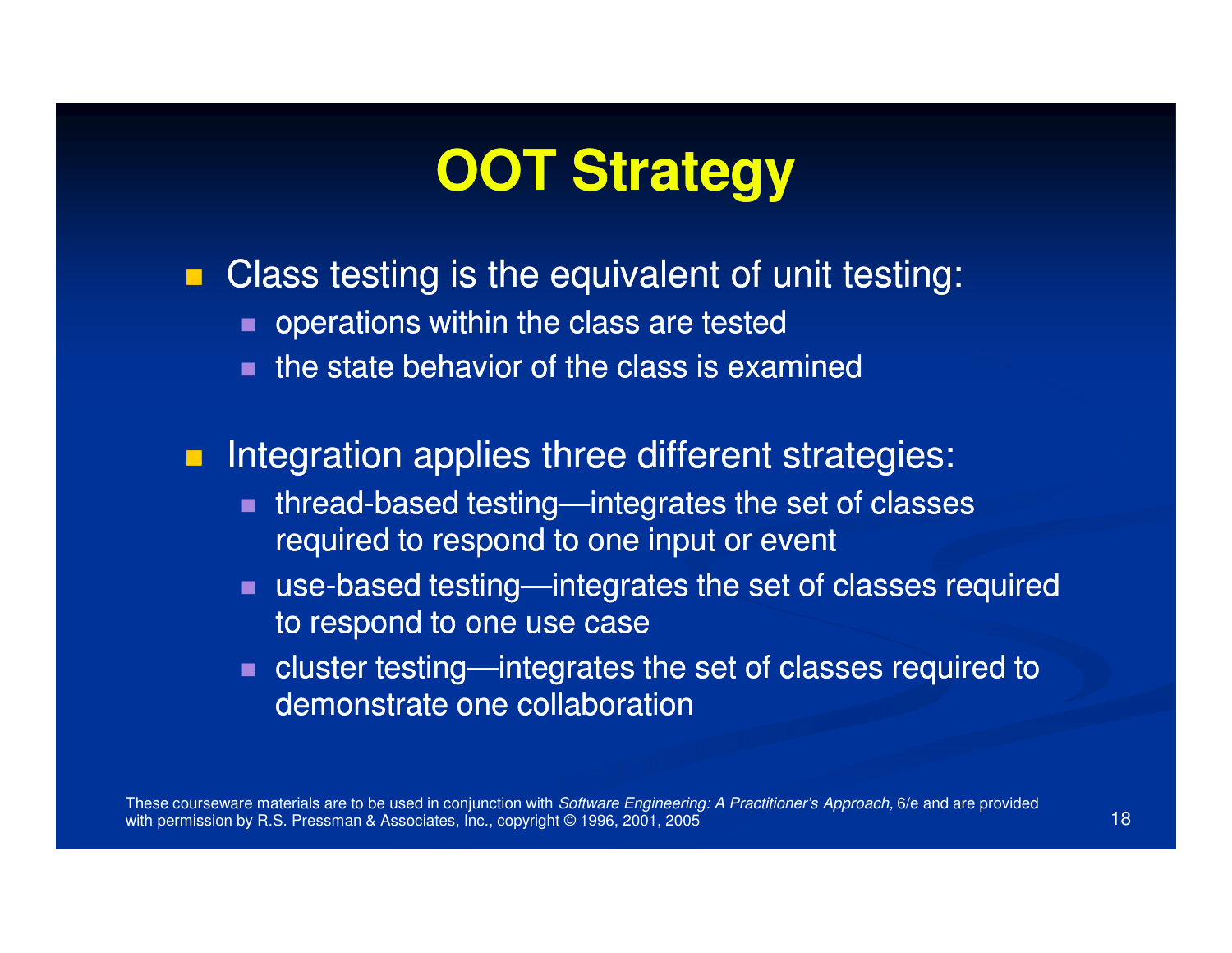### **Smoke Testing**

- A common approach for creating "daily builds" for product software
- **Smoke testing steps:**  $\blacksquare$ 
	- Software components that have been translated into code are integrated into a "build."
		- A build includes all data files, libraries, reusable modules, and engineered components that are required to implement one or more product functions.
	- A series of tests is designed to expose errors that will keep the build from properly performing its function.
		- The intent should be to uncover "show stopper" errors that have the highest likelihood of throwing the software project behind schedule.
	- The build is integrated with other builds and the entire product (in its current form) is smoke tested daily.
		- The integration approach may be top down or bottom up.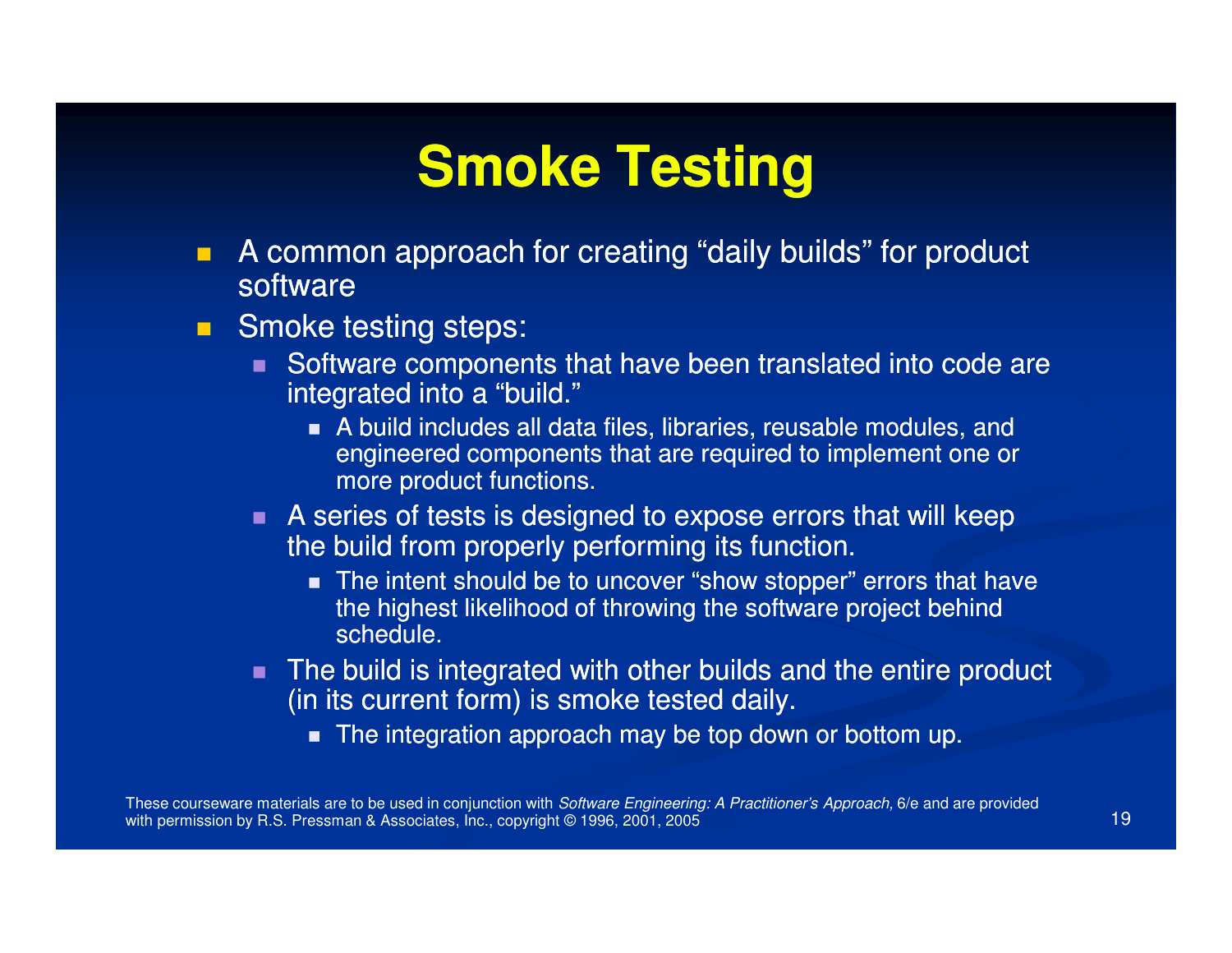### **High Order Testing**

- $\blacksquare$  Validation testing
	- Focus is on software requirements  $\blacksquare$
- $\blacksquare$  System testing
	- $\blacksquare$  Focus is on system integration
- $\blacksquare$  Alpha/Beta testing
	- Focus is on customer usage
- $\blacksquare$  Recovery testing
	- **forces the software to fail in a variety of ways and verifies that** ш recovery is properly performed
- $\blacksquare$  Security testing
	- **verifies that protection mechanisms built into a system will, in fact,** п. protect it from improper penetration
- $\blacksquare$  Stress testing
	- **EXECUTES** a system in a manner that demands resources in abnormal  $\blacksquare$ quantity, frequency, or volume
- $\blacksquare$  Performance Testing
	- test the run-time performance of software within the context of an  $\blacksquare$ integrated system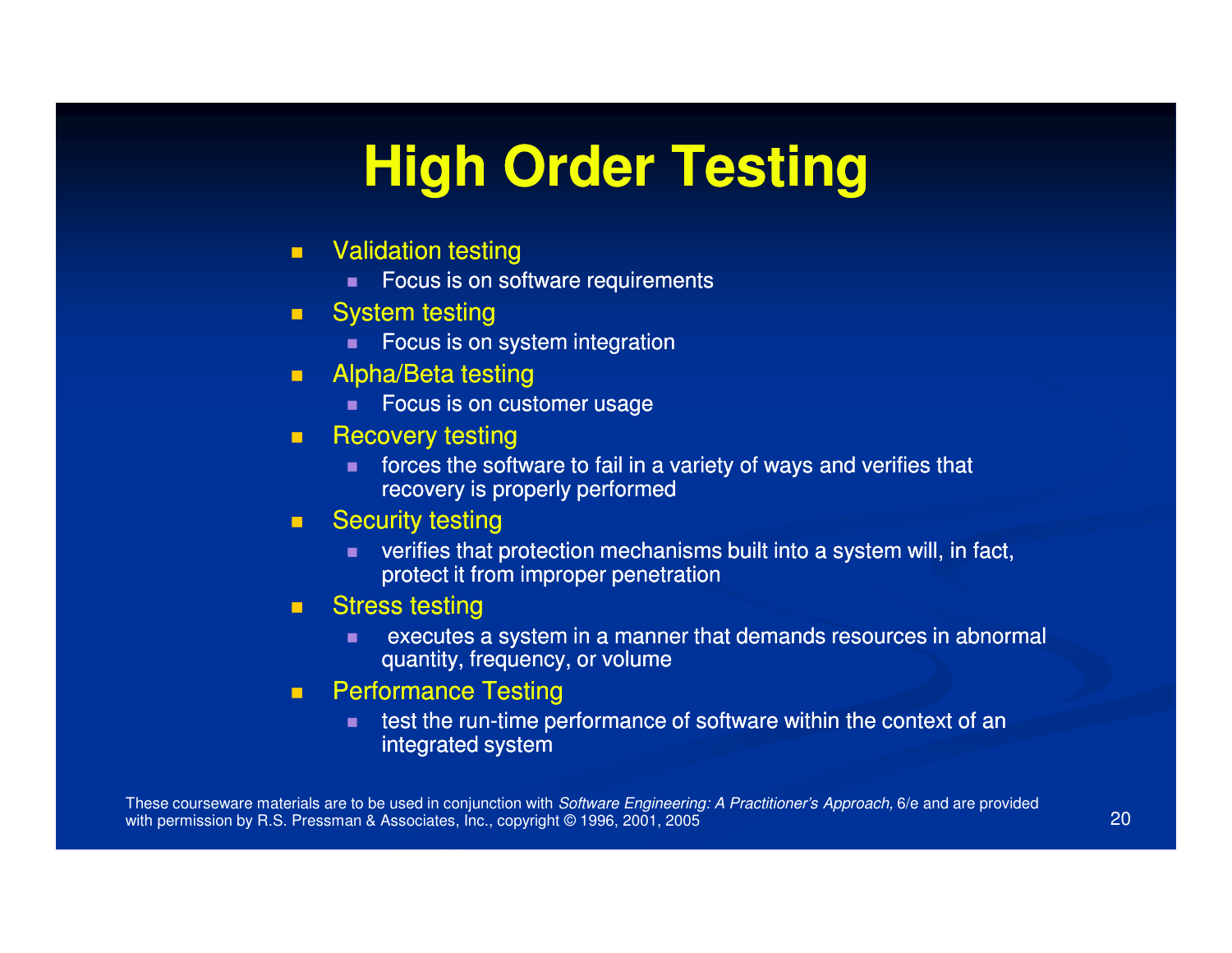## **Debugging: A Diagnostic Process**

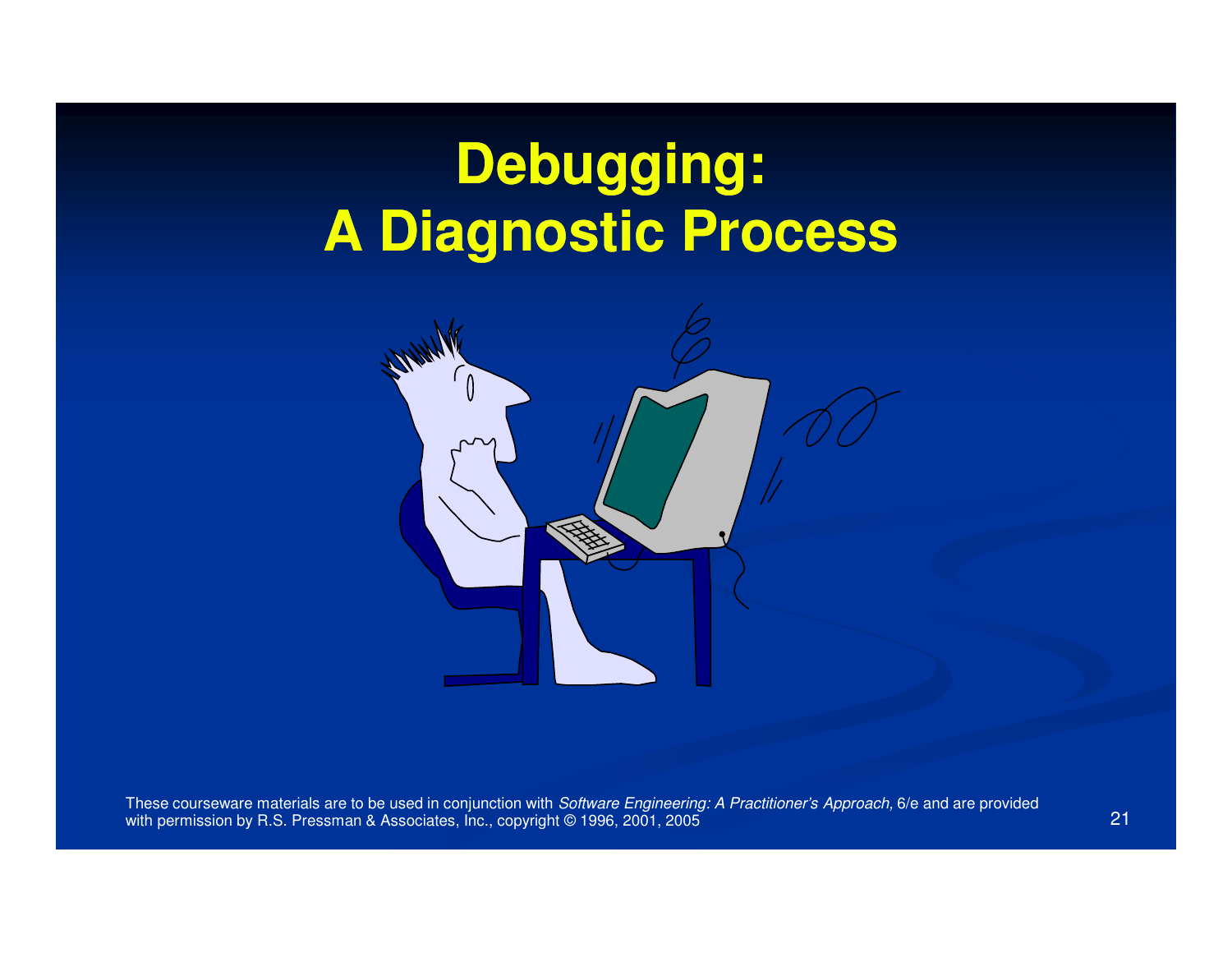### **The Debugging Process**

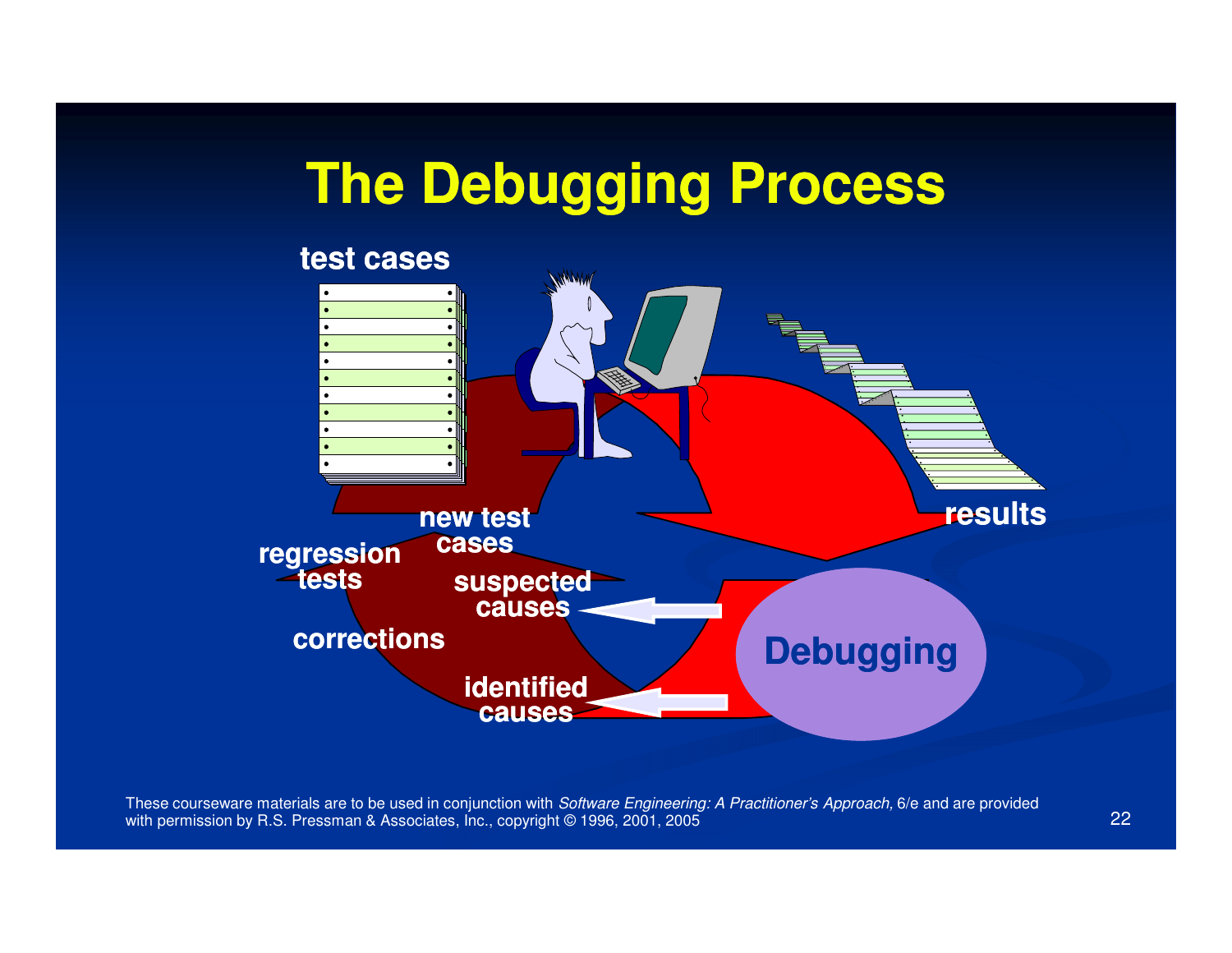### **Debugging Effort**

**time required to correct the errorand conductregression tests**

**time requiredto diagnose the symptom and determine thecause**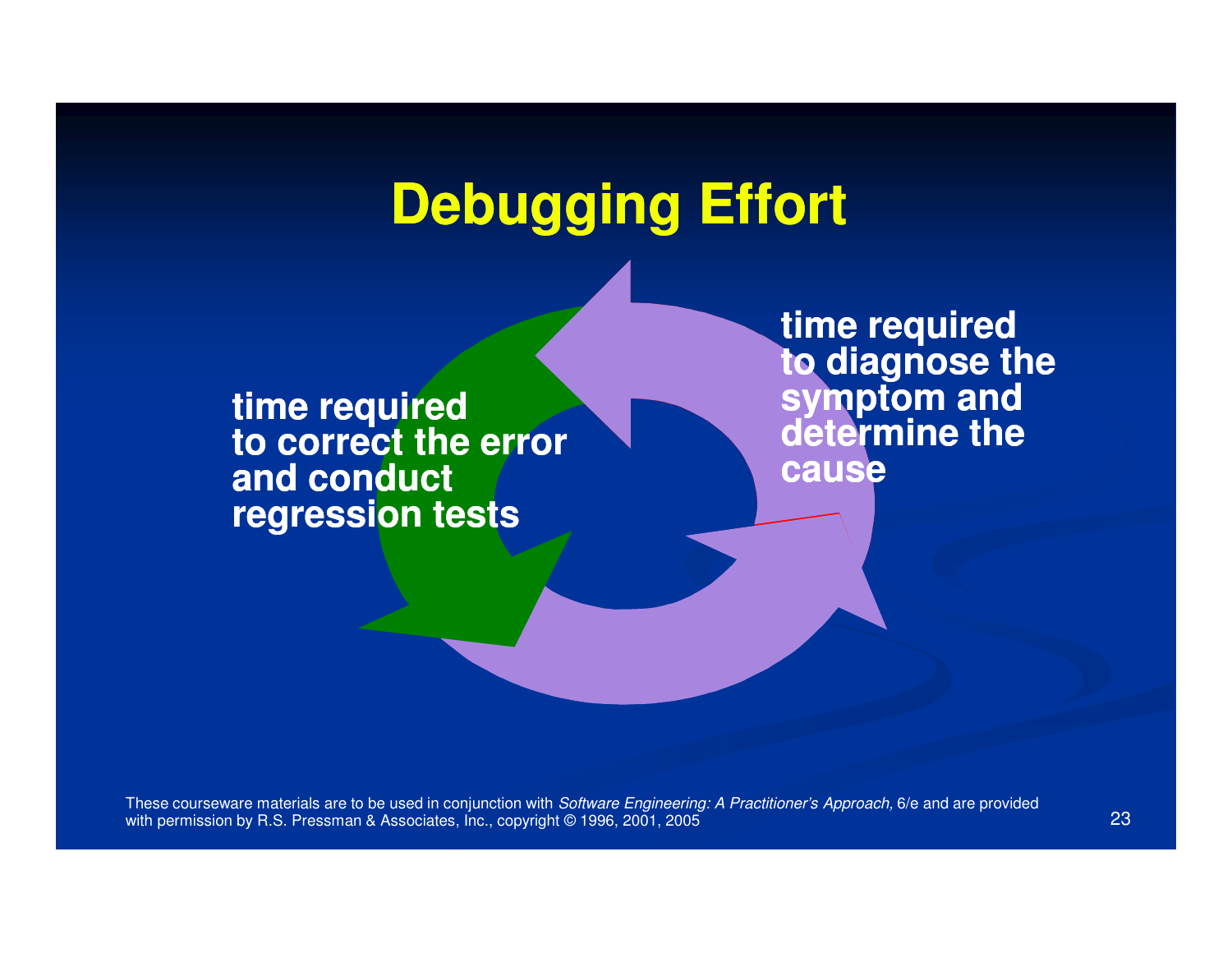### **Symptoms & Causes**



- **Symptom and cause may be geographically separated**
- **Symptom may disappear when another problem is fixed**
- **Cause may be due to a combination of non non-errors**
- **Cause may be due to a system or compiler error**
- **Cause may be due to assumptions that everyone believes**
- **Symptom may be intermittent**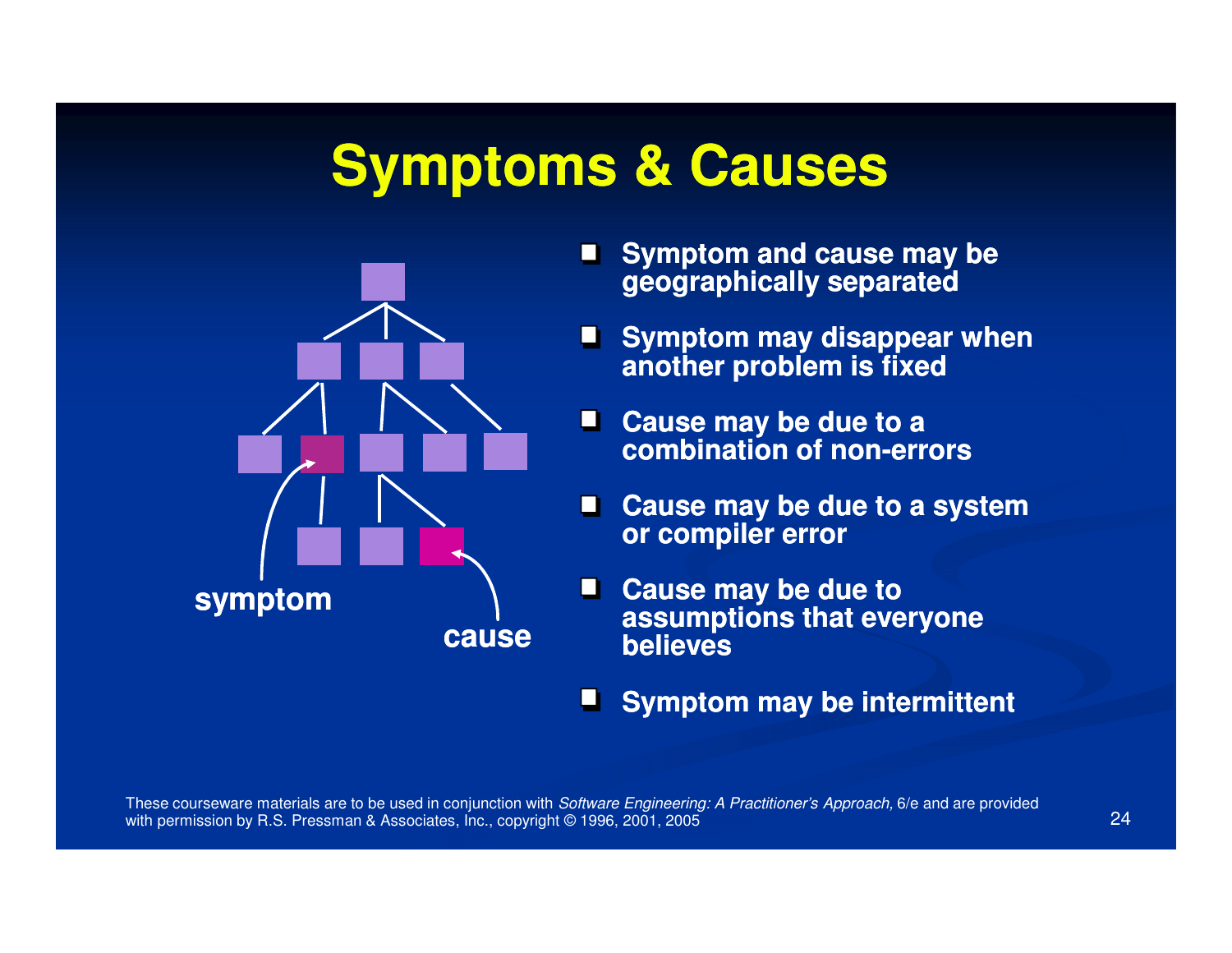### **Consequences of Bugs**



**Bug Categories: function function-related bugs, related**  system-related bugs, data bugs, coding bugs,<br>design bugs, documentation bugs, standards **violations, etc.**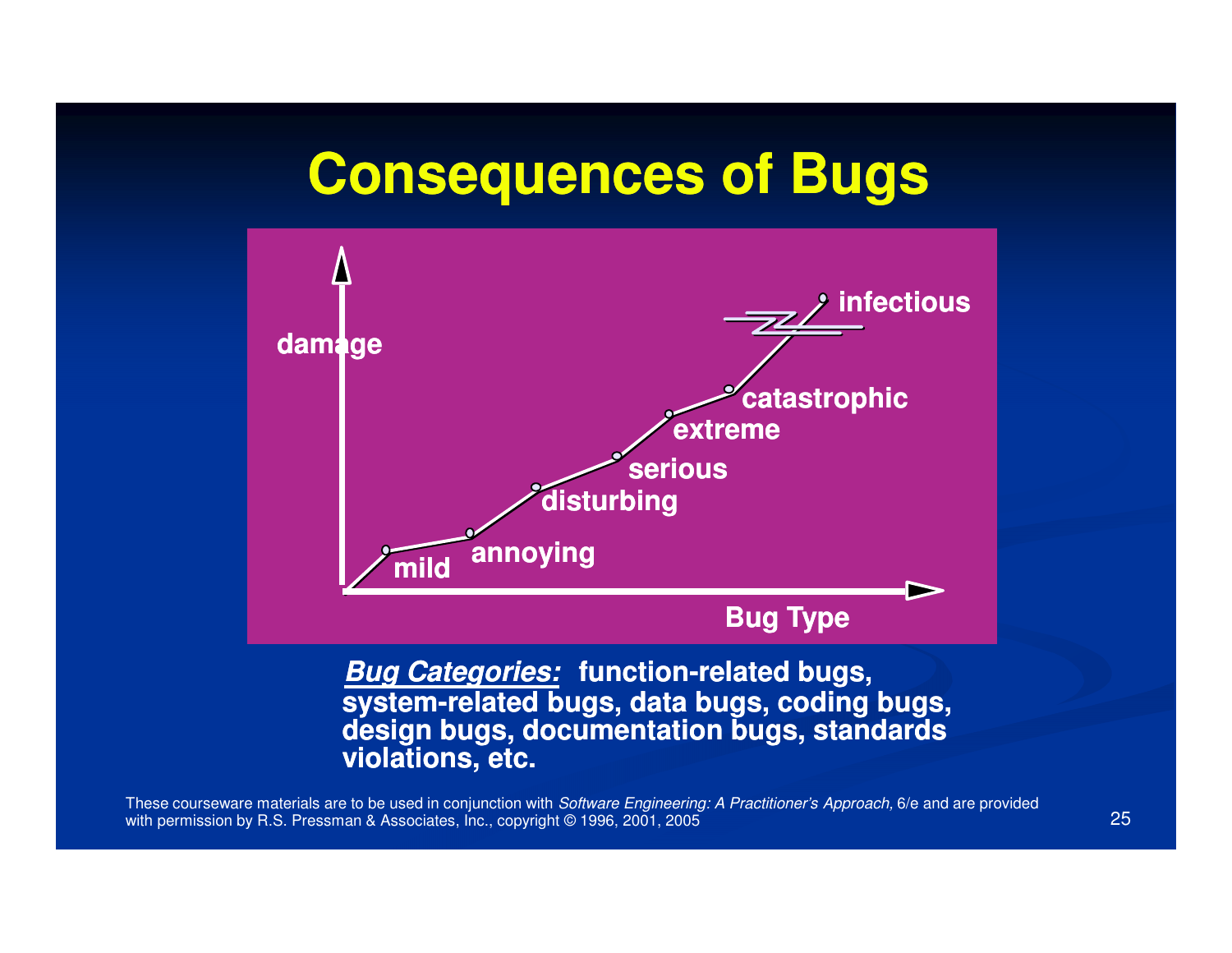### **Debugging Techniques**

**Brute force / testing** 

**Backtracking** 

**Induction**

**Deduction**